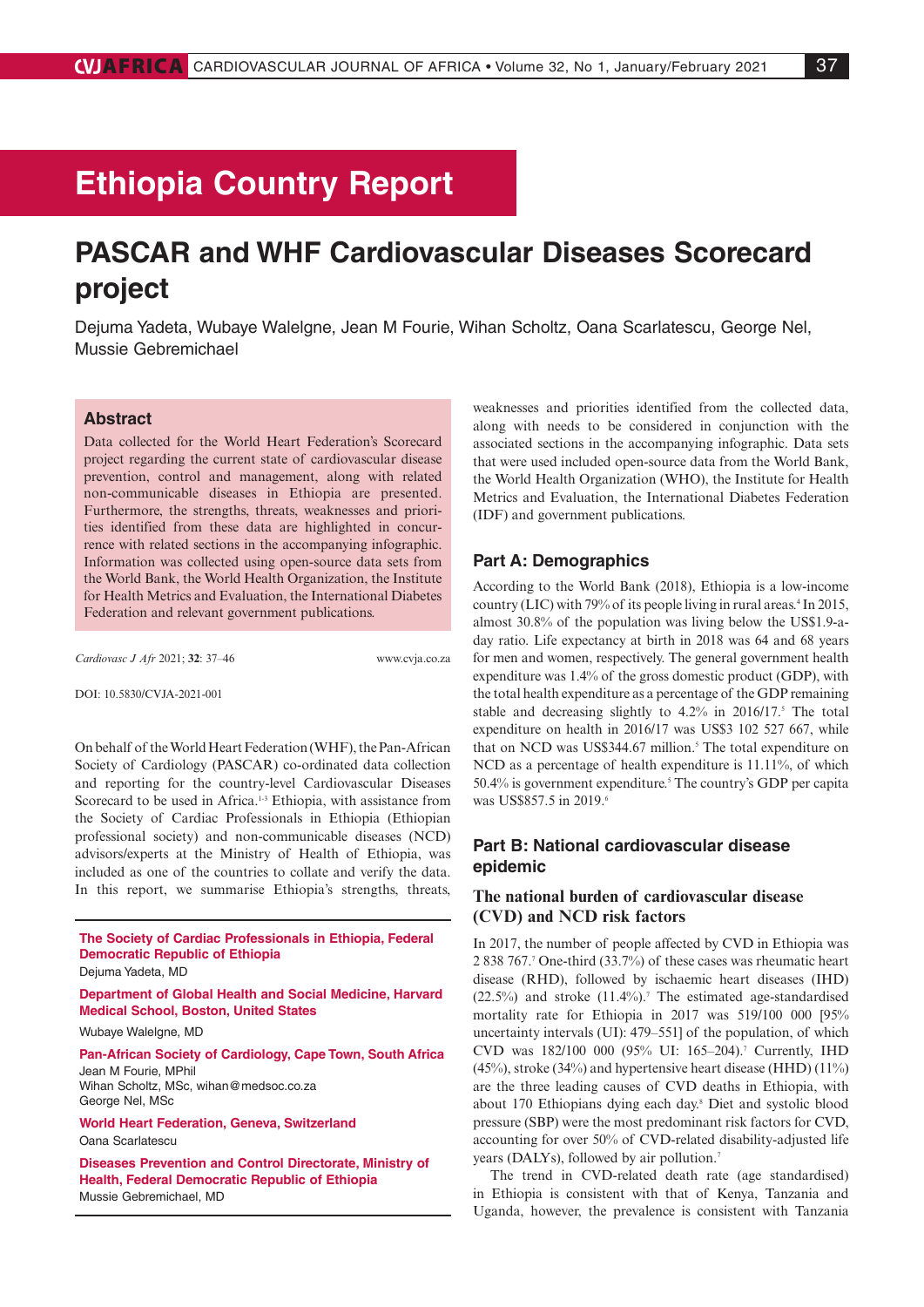but lower than Kenya and Uganda.<sup>9</sup> In comparison to the neighbouring country, Sudan, and the other African countries under investigation, Ethiopia's premature deaths attributable to CVD (30–70 years old) is the lowest, at  $6\%$ <sup>10</sup> In 2017, the age-standardised total CVD death rate was 10.9%, which is lower than the global rate of 31.8%.<sup>9</sup> The percentage of DALYs resulting from CVD for men was 4.2% and for women 4.0%. The total RHD mortality rate was 0.2% of all deaths, while the prevalence of RHD was 1.0%.<sup>9</sup> In a study by Yadeta *et al.*,<sup>11</sup> a prevalence of 1.4% was found, while in rural Ethiopia, an even higher RHD prevalence was reported (37.5/1 000 of the population).12 The prevalence of atrial fibrillation (AF) and atrial flutter was 0.1% (Table 1).9

## **Tobacco and alcohol**

In 2016, the prevalence of tobacco use in adult men 15 years and older was 8.1%, while fewer adult women (1.8%) smoked, as reported in the Global Adult Tobacco Survey (GATS).<sup>6</sup> Data from the WHO survey, STEPS (step-wise survey for NCD risk factors), revealed 7.3 and 0.4% of men and women, 15–69 years old, respectively, made use of this habit.13 In Ethiopia, the smoking prevalence for the youth (15 years median age) was 4.5% among boys and 1% in girls.14 No data were available for the estimated annual direct cost of tobacco use.6 The premature CVD mortality rate attributable to tobacco is 2% of the total

mortality rate, which is much lower than the global 10%.<sup>15</sup> The three-year (2016–18) average recorded alcohol consumption per capita ( $\geq$  15 years) was 0.9 litres (Table 1).<sup>6</sup>

#### **Raised blood pressure and cholesterol**

In 2015, the percentage of men and women, 18 years and older, with raised blood pressure (BP) (systolic BP  $\geq$  140 mmHg or diastolic BP  $\geq$  90 mmHg) was 28.8 and 31.7%, respectively.<sup>6</sup> STEPS data provided a much lower prevalence of 15.5% for men and 16.3% for women, which possibly differed because of the different age range and sample size.13,16 The percentage of DALYs lost because of hypertension was 2.2%, whereas the mortality rate caused by HHD was  $1.1\%$  in 2017 (Table 1).<sup>9</sup> In 2015, the total cholesterol (TC) prevalence measured 5.2% in adults, 15–69 years old, with more women than men (6.8 vs 3.9%, respectively) having a raised TC ( $\geq 5.0$  mmol/l).<sup>16</sup>

## **Physical activity**

No data were available for adolescents, 11–17 years old, who were insufficiently active [< 60 minutes of moderate- to vigorousintensity physical activity (PA) daily]. For adults, however, the age-standardised estimate was 14.9% of those who were insufficiently active (< 150 minutes of moderate-intensity PA per week, or < 75 minutes of vigorous-intensity PA per week) in

| Table 1. Cardiovascular disease indicators for Ethiopia                                                                                                                             |                |                          |                            |             |  |
|-------------------------------------------------------------------------------------------------------------------------------------------------------------------------------------|----------------|--------------------------|----------------------------|-------------|--|
| <b>Indicators</b>                                                                                                                                                                   | Male           | Female                   | Total                      | Year        |  |
| Status of the national CVD epidemic                                                                                                                                                 |                |                          |                            |             |  |
| Premature CVD mortality (30–70 years old) (% deaths)                                                                                                                                |                | $\equiv$                 | 6                          | 2012        |  |
| Total CVD mortality (% of deaths)                                                                                                                                                   | 10.5           | 11.6                     | $10.9(31.8)$ *             | 2017        |  |
| Total RHD mortality (% of deaths)                                                                                                                                                   | 0.2            | 0.2                      | $0.2(.5)^*$                | 2017        |  |
| DALYs attributable to CVD (%)                                                                                                                                                       | 4.2            | 4.0                      | $4.1(14.7)$ *              | 2017        |  |
| AF and atrial flutter $(\% )$                                                                                                                                                       | 0.1            | 0.1                      | $0.1(.5)^*$                | 2017        |  |
| Prevalence of RHD $(\%)$ **                                                                                                                                                         | 0.6            | 0.8                      | $1.4(.5)^*$                | 2016        |  |
| Tobacco and alcohol                                                                                                                                                                 |                |                          |                            |             |  |
| Prevalence of adult tobacco use ( $\geq 15$ years old) (%) <sup>#</sup>                                                                                                             | $8.1(36.1)$ ## | $1.8(6.8)$ ##            | 5.0                        | 2016        |  |
| Prevalence of youth $(13-15$ -year-olds) tobacco use $(\%)$                                                                                                                         | $4.5(18.2)$ ## | $1.0(8.3)$ <sup>##</sup> |                            | 2007        |  |
| Estimated direct (healthcare-related) cost of tobacco use in the population (current US\$)                                                                                          |                |                          |                            | 2018        |  |
| Proportion of premature CVD mortality attributable to tobacco (%)                                                                                                                   |                |                          | $2(10)*$                   | 2004        |  |
| Recorded alcohol consumption per capita ( $\geq 15$ years) (in litres of pure alcohol) (three-year average)                                                                         |                |                          | 0.9                        | $2016 - 18$ |  |
| Raised blood pressure and cholesterol                                                                                                                                               |                |                          |                            |             |  |
| Population with raised BP (SBP $\geq$ 140 mmHg or DBP $\geq$ 90 mmHg) (%) <sup>8</sup>                                                                                              | $15.5(24.1)^*$ | $16.3 (20.1)^*$          | $15.8(22.1)^*$             | 2015        |  |
| Population with raised TC ( $\geq 5.0$ mmol/l) (%) <sup><math>\delta</math></sup>                                                                                                   | 3.9            | 6.8                      | $5.2(38.9)$ ##             | 2015        |  |
| DALYs attributable to hypertension (%)                                                                                                                                              | 2.1            | 2.3                      | $2.2(8.7)$ *               | 2017        |  |
| Mortality caused by HHD (% of deaths)                                                                                                                                               | 0.7            | 1.7                      | $1.1(1.7)$ *               | 2017        |  |
| Physical activity                                                                                                                                                                   |                |                          |                            |             |  |
| Adolescents $(11-17 \text{ years})$ old) who are insufficiently active $(< 60 \text{ minutes})$ of moderate-to vigorous-<br>intensity PA daily) $(\% )$                             |                |                          | $(80.7)$ <sup>##</sup>     | 2010        |  |
| Adults (age-standardised estimate) who are insufficiently active $(< 150$ minutes of moderate-intensity<br>PA per week, or $\leq$ 75 minutes of vigorous-intensity PA per week) (%) | 11.3           | 18.3                     | $14.9(27.5)$ <sup>##</sup> | 2016        |  |
| Overweight and obesity                                                                                                                                                              |                |                          |                            |             |  |
| Adults who are overweight (BMI $\geq$ 25–< 30 kg/m <sup>2</sup> ) (%)                                                                                                               | 13.4           | 28.0                     | $20.9(38.9)$ <sup>##</sup> | 2016        |  |
| Prevalence of obesity (BMI $\geq$ 30 kg/m <sup>2</sup> ) (%)                                                                                                                        | 1.9            | 6.9                      | $4.5(13.1)$ ##             | 2016        |  |
| <b>Diabetes</b>                                                                                                                                                                     |                |                          |                            |             |  |
| Defined population with fasting glucose $\geq 126$ mg/dl (7.0 mmol/l) or on medication for raised blood<br>glucose (age standardised) $(\%)$                                        | $5.8(9)$ *     | $5.0(8)$ *               |                            | 2014        |  |
| Prevalence of diabetes (20–79 years old) $(\%)$                                                                                                                                     |                |                          | $4.3(9.3)^{8}$             | 2019        |  |
| CVD, cardiovascular disease; RHD, rheumatic heart disease; DALYs, disability-adjusted life years; AF, atrial fibrillation; SBP, systolic blood pressure; DBP, diastolic             |                |                          |                            |             |  |

blood pressure; TC, total cholesterol; HHD, hypertensive heart disease; PA, physical activity; BMI, body mass index. \*IHME Global data exchange;9 \*\*Yadeta *et al*.;'<sup>11</sup> #Global Adult Tobacco Survey; ##WHO GHO data;<sup>6</sup> \*Gebreyes *et al*.;'<sup>16 &</sup>I*DF Diabetes Atlas*.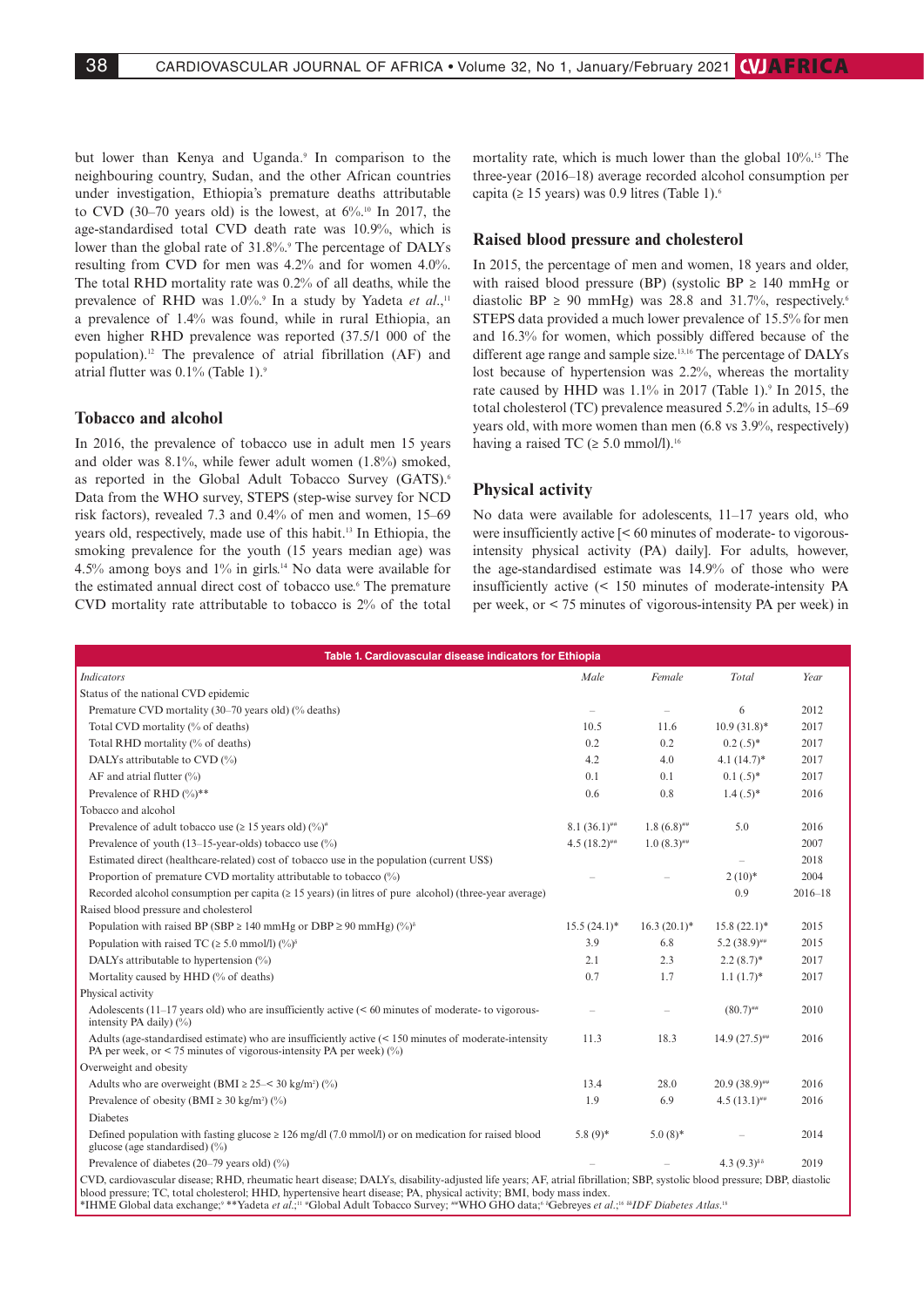2016 (Table 1).<sup>6</sup> In the 2015 STEP survey,  $4\%$  of men and  $7.9\%$ of women were reported to be physically inactive, with an overall prevalence of 5.8%.<sup>13</sup>

### **Overweight and obesity**

In 2016, the prevalence of overweight [body mass index (BMI)  $\geq$  25–< 30 kg/m<sup>2</sup>] and obesity (BMI  $\geq$  30 kg/m<sup>2</sup>) in adults 25 years and older was 20.9 and 4.5%, respectively (Table 1). Women had a higher prevalence (28%) of overweight than men (13.4%), with a similar pattern for obesity (6.9 vs 1.9% in women and men, respectively). According to STEPS data, far fewer men (4.4%) and women (8.8%) were found to be overweight, while only 1.2% of these adults had a BMI  $\geq 30 \text{ kg/m}^2$ <sup>13,17</sup>

## **Diabetes**

The percentage of the population defined with a fasting glucose level of ≥ 7.0 mmol/l or on medication for raised blood glucose (age standardised) in 2014 was 5.8% for men and 5.0% for women.6 In 2019, the age-adjusted prevalence (adults 20–79 years) of diabetes was 4.3%, which is lower than the global prevalence of 9.3% (Table 1).<sup>18</sup> Adults aged 15–69 years old who participated in the 2015 STEP survey had a higher diabetes rate of 5.8% using WHO criteria, and 3.2% according to criteria of the American Diabetes Association.<sup>16,17</sup> In their article of the STEP survey on NCD risk factors, Gebreyes *et al*. 16 reported 9.1% of the participants had impaired fasting glucose levels (IFG 100–125 mg/dl = 5.55–6.94 mmol/l) according to IDF criteria, whereas, per WHO criteria, only 3.8% had intermediate hyperglycaemia. Of these participants, 8.8% were men and 9.6% women, with 10.4% living in urban and 8.9% in rural areas. An increase in IFG from 9.1 to 12.1% was observed in the age groups 15–24 years and  $\geq 65$  years, respectively, while those 25–34 years old had the lowest prevalence (7.8%).

## **Part C: Clinical practice and guidelines**

## **Health system capacity and guidelines for NCD risk factors**

Ethiopia had an average of 0.8 physicians and 7.14 nurses per 10 000 of the population in 2018, and three hospital beds per 10 000 people in 2015.6 In 2017, a locally relevant clinical tool to assess CVD risk had been partially developed.19 Ethiopia was one of the lower-income countries to participate in the REMEDY study that reported a hospital-based registry for RHD and rheumatic fever.<sup>20</sup> Locally relevant clinical guidelines for the management of acute rheumatic fever (ARF) and RHD have been implemented.<sup>21</sup> In 2016, guidelines were developed to address AF, pharyngitis, ARF and RHD.<sup>22</sup> Guidelines for the treatment of tobacco dependence and a system to measure the quality of care provided to people who have suffered acute cardiac events had been noted in 2016.<sup>22,23</sup> Similarly, guidelines for the detection and management of diabetes are available.<sup>22</sup>

## **Essential medicines and interventions**

Data on drug availability from a survey in September 2017 revealed Ethiopia had five of the eight essential medicines available at primary-care facilities in the public health sector.<sup>24</sup> These were aspirin (23.08%), angiotensin converting enzyme (ACE) inhibitors (46.15%), β-blockers (19.23%), metformin (38.46%) and insulin (7.69% short acting; 11.54% intermediate acting). However, insulin is possibly only available at primary hospitals (Gebremichael, pers commun). Statins were only available at  $4\%$  of Ethiopian health facilities.<sup>25</sup> According to the revised National Essential Medicine List, warfarin and clopidogrel were available.26 National guidelines are available for CVD risk stratification at the primary healthcare level, however, TC measurement is only done at the secondary and tertiary levels.22 Secondary prevention of ARF and RHD is available in public-sector health facilities.<sup>27,28</sup>

#### **Secondary prevention and management**

In a single study in Bedele town in south-west Ethiopia, 11.0% of hypertensive persons received medical treatment in 2014.29 Among identified cases with hypertension in the STEP survey, only 2.8% received treatment, which is lower than that reported for other LICs.<sup>16</sup> In a study by Yadeta et al.,<sup>30</sup> 76.1% of high-risk patients with AF were being treated with oral anticoagulants (OAC) in 2016. In another hospital-based study on AF patients attending the cardiac clinic in 2019, 66% received OAC.31 Using the stroke risk-stratification CHA<sub>2</sub>DS<sub>2</sub>-VASc score, about 70% of participants with AF (4.3%) were identified to take OAC in a community-based cross-sectional study in south-west Ethiopia.32 However, these studies do not represent national data, as information regarding  $AF$  prevalence is scarce.<sup>32</sup> The percentage of people with a history of CVD taking aspirin, statin and at least one antihypertensive agent is unknown.

### **Part D: Cardiovascular disease governance**

In 2010, the Federal Ministry of Health (FMoH) developed a national strategic framework through the Health Sector Development Program IV (HSDP IV) addressing NCD, while previous HSDPs paid little or no attention to the prevention and control of NCD and their risk factors.<sup>33</sup> The development of a detailed national strategic action plan (NSAP) was recommended, which was drawn up and published in 2014.<sup>34</sup> The strategic plan, specifically, the Health Sector Transformation Plan (HSTP),<sup>35</sup> has recently been revised and endorsed in 2020.<sup>36</sup> For implementing the NSAP, there is a budget and a unit in the national MoH.<sup>34,37</sup> There is a CVD focal point within the NCD unit of the MoH. Furthermore, a national surveillance system that includes CVD and their risk factors has been implemented.17 A national tobacco-control strategic plan has been launched, along with a multi-sectoral co-ordination mechanism.19 Collaborative projects between the MoH and non-governmental organisations and Addis Ababa University for CVD interventions have been reported.38 Non-governmental expenditure on major NCD is to a certain extent allocated to CVD healthcare,<sup>35</sup> and the benefits of CVD prevention and control for population health and the economy have been modelled.<sup>39,40</sup>

### **Assessment of policy response**

No legislation exists that mandates health financing for CVD or any specific diseases, as the healthcare financing strategy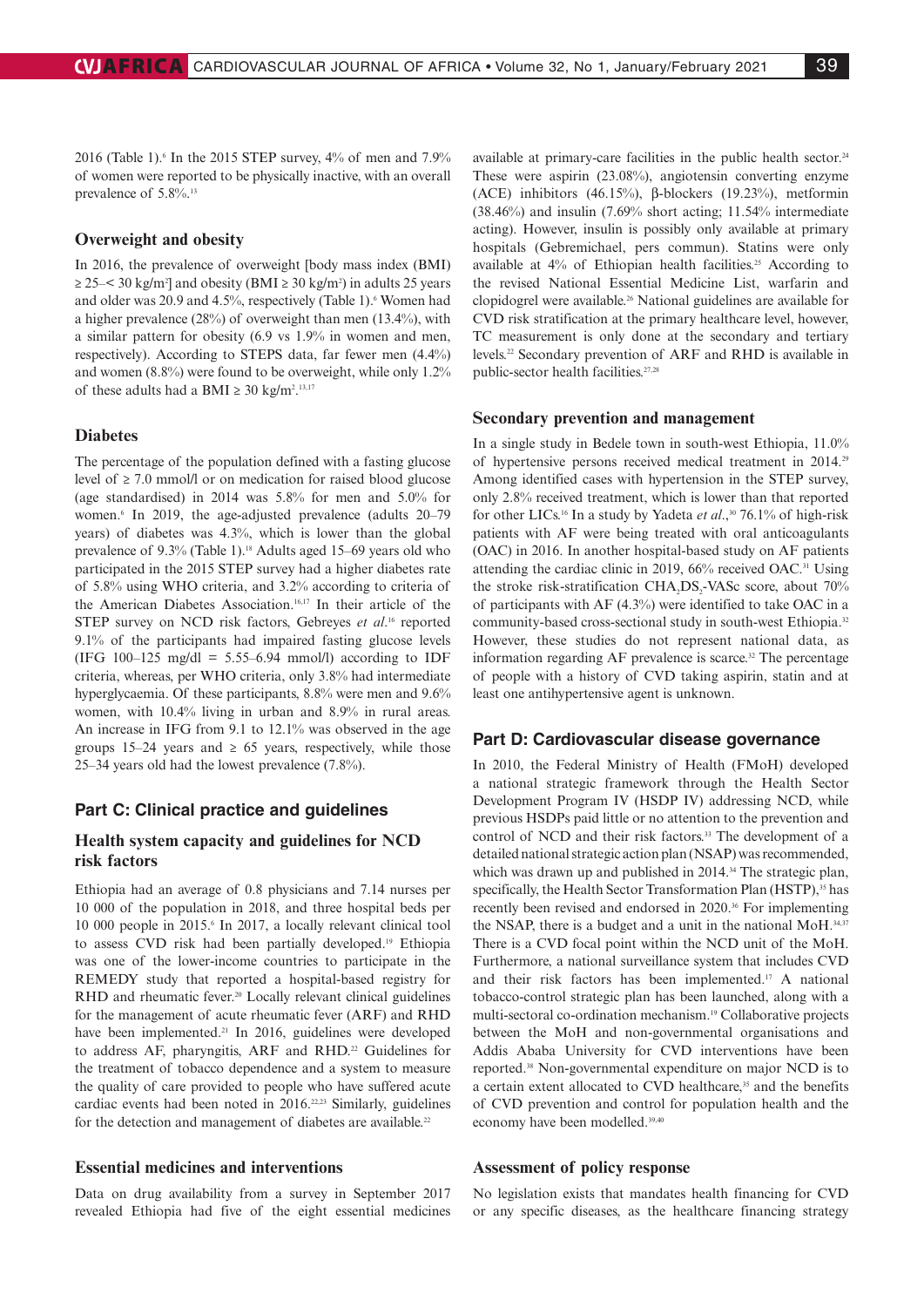is comprehensive and integrated.28,37 Although legislation mandating essential CVD medicines at affordable prices have been introduced, these medicines are available at 30 to 40% of health centres in the primary healthcare level, with interruptions being common.25,38 Court orders protecting patients' rights and mandating improved CVD interventions, facilities, health-system procedures or resources were also not available.

In February 2019, the strongest tobacco-control legislation in Africa was passed in Ethiopia, covering at least four of the WHO framework convention on tobacco control (FCTC) articles.<sup>41,42</sup> These are articles 8 (protection from exposure to tobacco smoke, including banning smoking in indoor work and public places), 11 (packaging and labelling of tobacco products), 13 (tobacco advertising, promotion and sponsorship) and 16 (sales to and by minors).<sup>41</sup>

Policies ensuring equitable nationwide access to healthcare professionals and facilities have been implemented,<sup>43</sup> whereas screening of high-risk CVD individuals has been suggested.<sup>44</sup> Currently, a CVD risk-prediction module is being developed, and a CVD risk-prediction chart will soon be adopted (Gebremichael, pers commun). No sustainable funding for CVD from so-called 'sin' taxes was noted. In 2008, the percentage of excise tax on sugar-sweetened beverages was 30%, while that of the final consumer price of tobacco and alcohol products was 75%.45 Parliament recently endorsed a proclamation for increasing excise taxes on alcohol and tobacco products [30% *ad valorem* plus US\$0.25 (8 ETB) specific excise tax for cigarettes].46,47

No legislation is available banning the marketing of unhealthy foods to minors or mandating clear and visible warnings on unhealthy foods.22 However, policy interventions by the Ethiopian Food and Drug Administration (EFDA) and MoH (sugar, salt, trans fats and saturated fats) are under development for promoting a diet to reduce CVD risk.46

## **Stakeholder action**

As part of the HSDP IV, initiatives were formulated to implement an integrated approach for the prevention and control of NCD through the advocacy of risk factors such as smoking, diet and PA.33 Advocacy for CVD policies and programmes by non-governmental organisations was addressed by the NCD Alliance, and particularly, the Consortium of Ethiopian NCD Associations (CENDA).<sup>48</sup> More recently, Ethiopia established the NCD and Injuries (NCDI) commission that was tasked with reviewing the NCDI situation and produced a report in 2018.49 This report forms the basis for the NCD initiatives and advocacy campaigns in the country, which extensively contributes to curbing these diseases.49 Health professionals at six universities have been working with the FMoH on raising awareness and training health workers on RHD since 2016 through a project, Improving RHD Care in Ethiopia.50 Patient engagement groups for RHD are also in progress, as indicated in a study by Yadeta *et al*. 30

In 2019, the WHO and the inter-agency task force on NCD conducted an investment case study for NCD and risk factors for NCD in Ethiopia, recommending that an effective multi-sectoral co-ordination mechanism be developed involving various partners.<sup>49</sup> Until now, the only involvement that has been invested is in the national tobacco-control plan.<sup>19</sup> The MoH is working with different professional societies such as the Ethiopian Society of Cardiac Professionals on developing

guidelines, raising community awareness and training health workers.<sup>51</sup> In a study on civil servants, hypertension screening by businesses at workplaces was suggested, and a repeated call was made in 2019 to curb the high prevalence. $52,53$ 

The FMoH introduced an integrated management package for diabetes and hypertension at health centres and hospitals throughout the country.<sup>54</sup> Currently, about 691 health facilities are implementing PACK [maintained by Population Services International (PSI)-Ethiopia, with support from HHA (Healthy Heart Africa), CUAMM (*Collegio Universitario Aspiranti Medici Missionari*) with funding from the World Diabetes Federation (WDF); and the Tropical Health and Education Trust (UK-based, often DFID-funded NGO), with support from Novartis and Vital Strategies/Resolve to Save Lives].<sup>54</sup> The country has adopted the South African PACK global programme and developed the Ethiopian primary healthcare guidelines, which is currently implemented in more than 500 health centres, with NCD care adequately addressed.

As part of the data gathered for Ethiopia, the following strengths, weaknesses, threats and priorities are summarised.

#### **Strengths**

Through the HSDP IV and HSTP, Ethiopia has outlined strategies to combat the growing incidence of NCD, of which CVD ranks the highest.33 An NCD unit was established to co-ordinate national NCD prevention and control activities, including the development of protocols for each of the main NCD, such as CVD, diabetes, asthma and cancer, along with identifying essential services for each of these.<sup>34</sup>

To improve data usage at all levels of the healthcare system, Ethiopia launched an information revolution strategy. The FMoH has one autonomous regulatory body to enforce regulations on harmful products such as tobacco, alcohol and an unhealthy diet.43 This body, the EFDA, is funded by the FMoH, issues licenses and monitors all professionals and facilities in the public and private sector.<sup>43</sup>

The government has an NCD interest within the FMoH that is included in the HSDP IV and HSTP I.<sup>33,35</sup> Community-based health insurance coverage includes services for NCD prevention and treatment for the rural people and informal sector, which is relatively active although coverage and sustainability are still uncertain.34 The other scheme, social health insurance for the formal sector, is pending because of refusal by this sector, while disease surveillance systems at national and sub-national levels strengthen NCD management.<sup>34</sup>

Guidelines to reduce the incidence of CVD and other related NCD, such as hypertension and RHD, have already been developed and are being implemented.22 National guidelines to treat tobacco dependence are integrated within the national guidelines for clinical and programmatic management of NCD, and training manuals on healthy lifestyle counselling (including tobacco cessation) have been developed for primary healthcare workers.<sup>22</sup> Ethiopia has developed and launched a national tobacco-control strategic plan, although the smoking prevalence is relatively low.<sup>19</sup> Ethiopia, a LIC, also participated in the REMEDY study, a prospective, international, multi-centre, hospital-based registry for RHD.<sup>20</sup> Through the project, Improving RHD Care in Ethiopia, with support from the Minneapolis Heart Foundation and other donors, improved registration of cases, training of health workers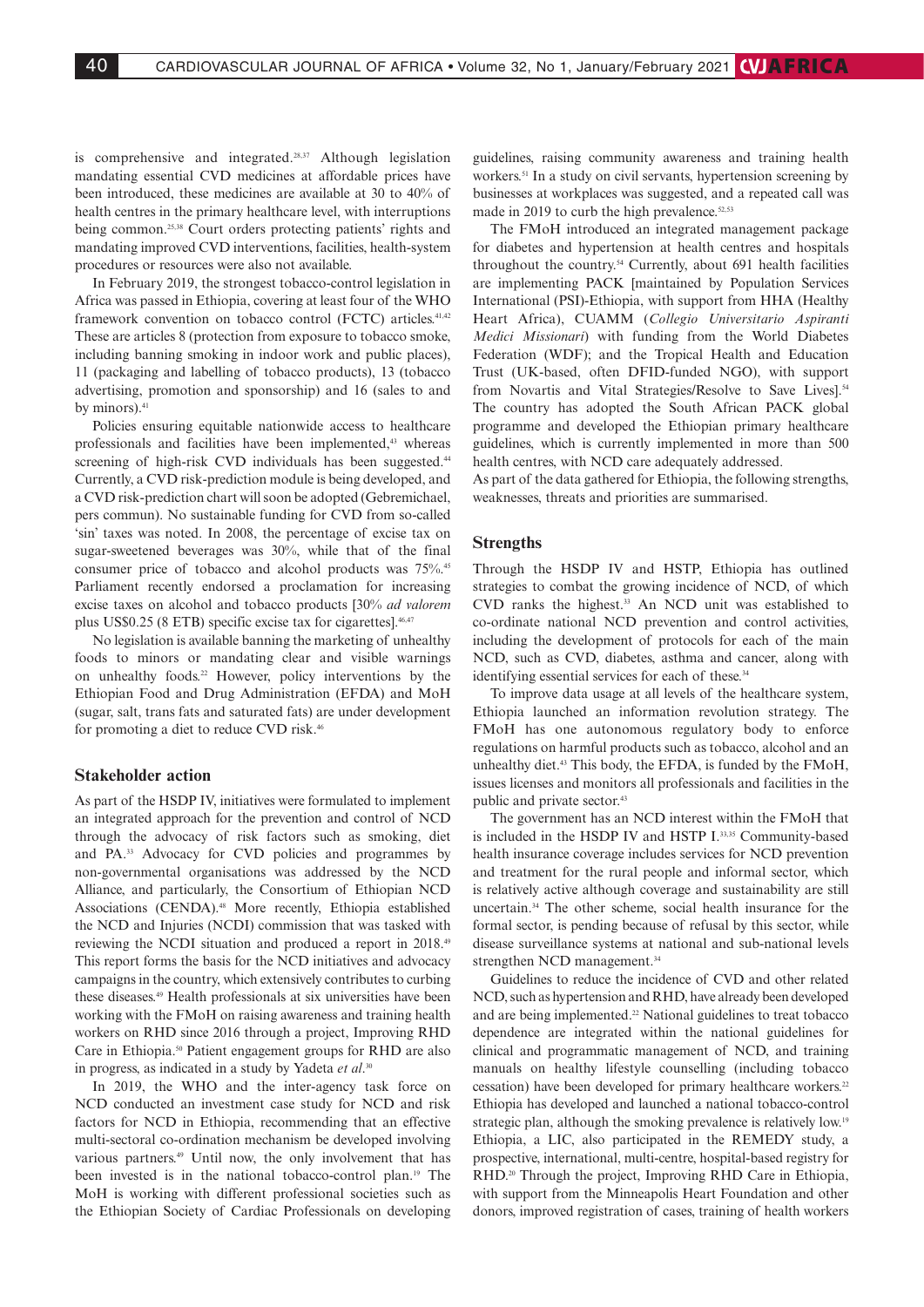and awareness and advocacy of RHD are happening.<sup>50</sup> A national surveillance system (the STEP survey) that includes risk factors for CVD has also been undertaken and a report disseminated.17

According to the WHO FCTC, civil society is mainly responsible for advocacy for the development and enforcement of tobacco-control laws.19 The implementation or enforcement of a national tobacco-control plan is the responsibility of government entities such as the EFDA, and excise tax is charged.19 In February 2019, the Ethiopian parliament passed a new law on tobacco products, which claims to be 'one of the strongest tobacco-control legislations in Africa.'41 Among other things, this new law will require work and public places to be tobacco free.41 Legislation mandating essential CVD medicines at affordable prices has also been implemented.38

In summary, the strengths of the NCD programme in general and CVD in particular include:

- evolving interest and commitment of the FMoH and regional health bureaus on prevention and control of CVD
- an NCD agenda (including CVD) incorporated within the HSTP I and II
- strategic and annual plans regularly being developed on NCD (including CVD)
- guidelines, training materials and client and provider education materials developed on CVD
- awareness-raising campaigns being conducted, though not in a structured manner
- NCD issues (including CVD) integrated into the healthextension programme
- NCD programme (including CVD) integrated into the Ethiopian primary healthcare guideline
- national STEPS on NCD risk factors and GATS conducted and results launched
- national NCDI commission produced a report on NCDI situation and developed recommendations and cost-effective CVD interventions
- NCD investment case report produced by WHO and interagency task force on NCD (including CVD).

## **Threats**

In 2008 the FMoH, and in 2014 the WHO Regional Office, showed that NCD such as CVD, diabetes mellitus and cancer were contributors to the high level of mortality and morbidity.<sup>33,55</sup> Other increasing threatening risk factors are raised BP, unhealthy diets, air pollution, high low-density lipoprotein cholesterol levels, high fasting plasma glucose levels, overweight, physical inactivity and tobacco use.<sup>7,55</sup> In 2017, CVD accounted for almost 11% of the mortality rate,<sup>9</sup> while the diabetes prevalence among 15- to 69-year-old adults was 5.8% in 2015, which is higher than the 4.3% recently reported for the country by the IDF.13,18 The prevalence of raised BP in Ethiopia for men and women is higher than that of the global data (22.1%) and most of the other sub-Saharan countries included in this project.<sup>6</sup> Although slightly lower compared to the global figure (1.65%), deaths caused by HHD were  $1.1\%$  in 2017.<sup>9</sup>

As mentioned, overweight and obesity, as in most African countries, tend to be a problem, although these figures are lower than the global data at 38.9 and 13.1%, respectively.<sup>6</sup> Less than 15% of the adult population is insufficiently physically active.6

As per the NSAP/HSTP-II 2020–2025,<sup>36</sup> the following threats have been identified by the core committee:

- unregulated transnational (global) trade leading to imported products and behaviours
- proliferation of industrial/commercial food processing and brewery
- globalisation with resultant lifestyle changes (smoking, alcohol, physical inactivity, foods with added salt, sugar and saturated or trans fats)
- poor health-seeking behaviour among the public
- economic gain by the government from the booming industry, which predisposes to NCD risk factors (alcohol, khat, soft drinks)
- rapidly expanding urban centres and industries related to urbanisation.

## **Weaknesses**

In Ethiopia, no comprehensive, nationally representative study had been done before the nationwide step-wise survey in 2014,<sup>55</sup> however, raised BP was found to be the most prevalent CVD risk factor in a few urban and rural studies.<sup>22</sup> Data on NCD and their risk factors were lacking, while there is also a lack of comprehensive management at health facilities.<sup>34</sup> Although the mean TC level among all STEPS participants, including those on current medication for increased TC was 130.9 mg/dl  $(> 7.2 \text{ mmol/l})$  in 2015,<sup>17</sup> country data for raised TC were not available.

While the new tobacco law should make a difference in protecting the public against its devastating effects, its enforcement in main cities of the country is far from the expected, except for the Tigrai region.<sup>41</sup> Although improved taxation of tobacco-control products is being implemented, Ethiopia is not yet making use of tax income to fund a national plan for a tobacco-control and CVD programme.<sup>56</sup>

Although the WHO supports countries such as Ethiopia in developing health-finance policies, no policy exists specifically for CVD.<sup>55</sup> Another weakness is the lack of sustainable funding for CVD, and the triple burden of diseases is still consuming the resources with little left for NCD. The little global funding for NCD, with enormous out-of-pocket expenditures, is widening the gap between the rich and poor. Furthermore, low awareness of NCD could have catastrophic effects on the health and economy of the country. Policies and legislation banning the marketing of unhealthy foods to minors and mandating clear and visible warnings on foods, similar to most countries, are not yet endorsed, nor are those promoting diets and PA to reduce CVD risk. There are also no policies for screening individuals at high risk of CVD. However, new initiatives on PA by the prime minister are underway, and the new HSTP (2020–2024/25) has indicated CVD risk stratification.36

Some of the CVD targets to be achieved by the year 2025 are far from being realised. The prevalence of diabetes and obesity has increased, and the availability of essential drugs is low.<sup>57</sup> Mainly, however, there is no adequate budget allocation for the CVD programme.

In summary, the following weaknesses have been identified by the core committee for the NSAP development:

- poor prioritisation of the CVD programme at all levels of the health system, especially in regions and woredas (districts)
- inadequate high-level advocacy for political leaders on CVD and risk factors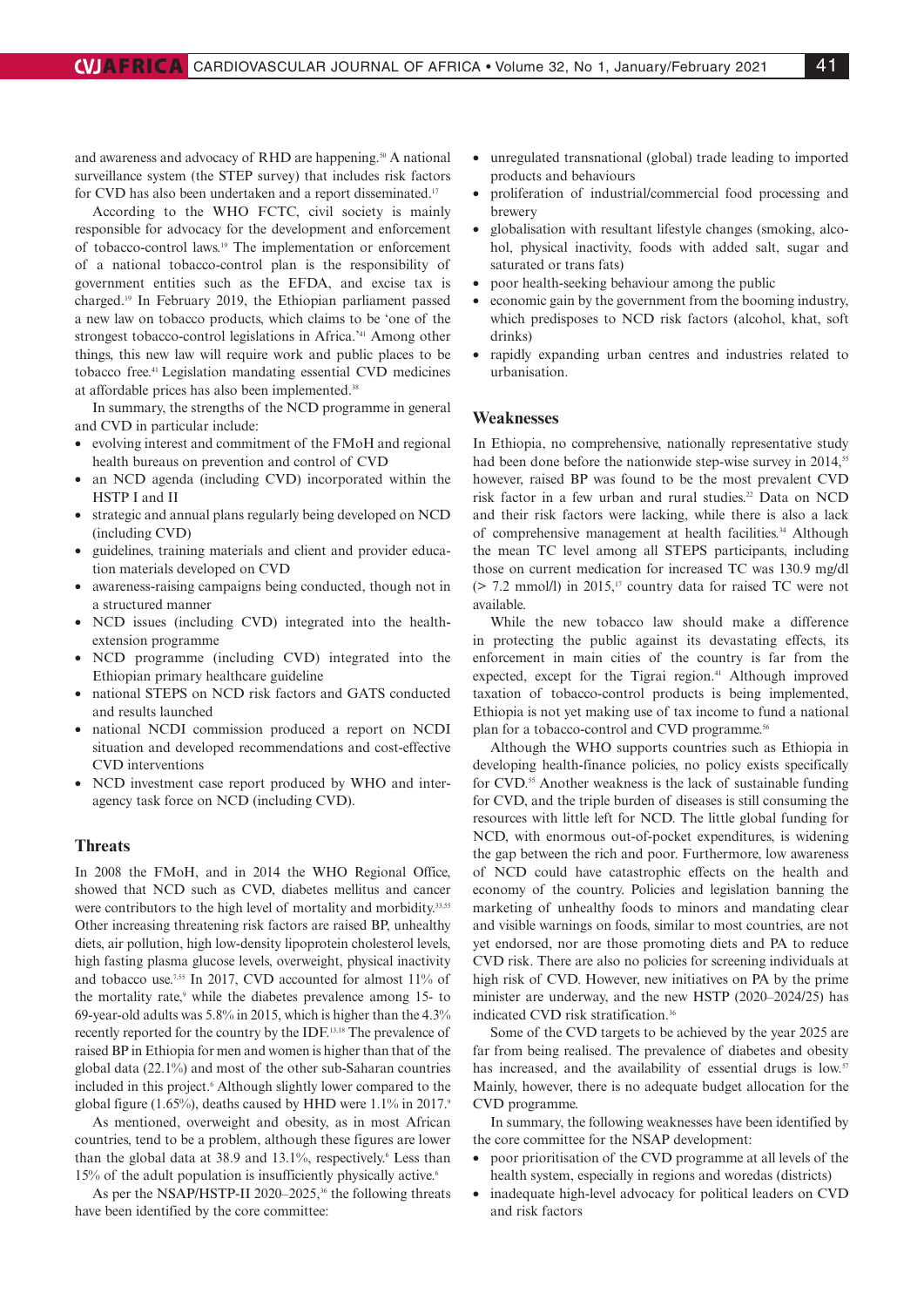- lack of financial and technical resources for programme implementation
- poor recording of CVD-related indicators in the healthmanagement information system with the resultant paucity of planning data
- low awareness and misconceptions about the burden and consequences of CVD of the community, healthcare providers and political leaders
- limited availability and affordability of high-quality, safe and effective basic technologies and medicines for screening, diagnosis, treatment and monitoring of CVD
- inadequate mix and capacity of the health workforce
- inadequately staffed regional health bureaus
- poor partnership between the public and private health systems
- poor or no regulation on khat, oils and fats, sugar, salt and environmental pollution
- non-existent multi-sectoral co-ordination mechanism for prevention and control of CVD
- inadequate resources for CVD (competing priorities of major infectious diseases).

#### **Table 2. Indicators for Ethiopia to reach a reduction in premature CVD and related mortality by 2025**

| <b>Indicators</b>                                                                                                                                                                                                      | <b>Baseline</b>                                                         | Target by 2025               |  |  |
|------------------------------------------------------------------------------------------------------------------------------------------------------------------------------------------------------------------------|-------------------------------------------------------------------------|------------------------------|--|--|
| Reduce overall premature mortality from<br><b>CVD</b>                                                                                                                                                                  |                                                                         | 25% relative<br>reduction    |  |  |
| Reduce prevalence of current tobacco use<br>in persons $\geq 15$ years                                                                                                                                                 | $5\%$                                                                   | 30% relative<br>reduction    |  |  |
| Reduce harmful use of alcohol in persons<br>$\geq$ 15 years                                                                                                                                                            | 12.5% NCD STEPS in<br>$2015*$                                           | 10% relative<br>reduction    |  |  |
| Reduce prevalence of current khat use in<br>$persons \geq 15$ years                                                                                                                                                    | 16% NCD STEPS in<br>$2015*$                                             | 20% relative<br>reduction    |  |  |
| Reduce prevalence of insufficient PA in<br>$persons \ge 15$ years                                                                                                                                                      | 5.8% NCD STEPS in<br>$2015*$                                            | $10\%$ relative<br>reduction |  |  |
| Reduce mean population salt intake to<br>$<$ 5 g per day in persons $\ge$ 15 years                                                                                                                                     | 8.3 g NCD STEPS in<br>$2015*$                                           | 30% relative<br>reduction    |  |  |
| Reduce insufficient fruit and vegetable<br>consumption in persons $\geq 15$ years                                                                                                                                      | 97.6% STEPS in 2015*                                                    | 25% relative<br>reduction    |  |  |
| Reduce the percentage of people who are<br>obese or overweight                                                                                                                                                         | 6.3% STEPS in 2015*                                                     | 15% relative<br>reduction    |  |  |
| Reduce the age-standardised prevalence<br>of raised TC among persons $\geq 18$ years                                                                                                                                   | 5.6% STEPS in 2015*                                                     | $10\%$ relative<br>reduction |  |  |
| Reduce prevalence of raised BP in persons<br>$\geq 15$ years                                                                                                                                                           | 16% STEPS in 2015*                                                      | 25% relative<br>reduction    |  |  |
| Reduction in the prevalence of ARF/<br>RHD in the 4-24-year-old age group                                                                                                                                              | 17/1 000 school children<br>and young adults**                          | 25% relative<br>reduction    |  |  |
| Increase treatment (pharmacological<br>and non-pharmacological) coverage for<br>patients with hypertension                                                                                                             | Baseline 28% of diag-<br>nosed based on the NCDI<br>commission report** | 50%                          |  |  |
| Increase the proportion of people with<br>hypertension with controlled BP                                                                                                                                              | 26% based on the NCDI<br>commission report**                            | 60%                          |  |  |
| Halt increase in prevalence of raised<br>blood sugar in persons $\geq 15$ years                                                                                                                                        | 3.2% STEPS in 2015*                                                     | $0\%$ increase               |  |  |
| Increase the proportion of people with<br>diabetes with controlled blood glucose level                                                                                                                                 | 24% based on the NCDI<br>commission report**                            | 60%                          |  |  |
| Increase treatment coverage for patients<br>with diabetes (pharmacological and non-<br>pharmacological)                                                                                                                | 3% STEPS 2015*                                                          | 50%                          |  |  |
| Increase availability of basic technologies<br>and essential medicines (including gener-<br>ics) required to treat CVD in public and<br>private facilities                                                             | Availability based on the<br>SARA 2018 report#                          | 80%                          |  |  |
| Decrease household air pollution from<br>biomass fuel use                                                                                                                                                              | Baseline $> 90\%$ house-<br>holds use biomass fuel                      | $< 60\%$                     |  |  |
| CVD, cardiovascular diseases; NCD, non-communicable diseases; STEPS, step-wise<br>survey; PA, physical activity; TC, total cholesterol; BP, blood pressure; ARF/RHD,<br>acute rheumatic fever/rheumatic heart disease. |                                                                         |                              |  |  |

\*STEPS report;<sup>12</sup> \*\* NCDI commission report;<sup>49</sup> #SARA 2018 report.<sup>25</sup>

#### **Priorities**

According to the NSAP,<sup>34</sup> four priority areas guide the implementation of NCD activities, which have also been incorporated into the HSTP-II.<sup>36</sup> These are to:

- strengthen the national response through policy, governance and leadership
- intensify health promotion and disease prevention, targeting behavioural and environmental risk factors
- develop comprehensive and integrated clinical interventions for NCD and their risk factors, and CVD in particular
- determine progress in the prevention and control of NCD through monitoring, evaluation and research.

Comprehensive interventions or programmes are needed to address unhealthy diets, physical inactivity, alcohol, obesity and air pollution among adults and children, as has been done for tobacco control.41 Also, addressing the mentioned weaknesses through specific actions and stakeholders in the fight against NCD and CVD, such as RHD, HHD, heart failure and atherosclerotic CVD, which are emerging and will probably flood the country in a decade or so.

Total annual government expenditure should set a percentage apart for cardiovascular healthcare, and sustainable funding for CVD (for example, from taxation of tobacco and or other 'sin' products).

Recommendations by the Ethiopia NCDI commission to combat the NCD-related burden of disease include policy, planning and oversight; finance; service integration; strategic information, target setting, monitoring and evaluation; and education and advocacy. By attending to these and to achieve a 25% reduction in CVD by 2025 (Table 2), prominence should be given to:

- improving and implementing the WHO's best buys
- strengthening the primary healthcare system
- improving access to and affordability of essential drugs and technology
- strengthening community screening to commence drug therapy early
- increasing the health taskforce capacity.

This publication was reviewed by the PASCAR governing council and approved by the president of the Society of Cardiac Professionals in Ethiopia.

#### **References**

- 1. Mohamed AA, Fourie JM, Scholtz W, *et al*. Sudan Country Report: PASCAR and WHF Cardiovascular Diseases Scorecard project. *Cardiovasc J Afr* 2019; **30**: 305–310.
- 2. Dzudie A, Fourie JM, Scholtz W, *et al.* Cameroon Country Report: PASCAR and WHF Cardiovascular Diseases Scorecard project. *Cardiovasc J Afr* 2020; **31**(2): 103–110.
- 3. PASCAR WHF. The World Heart Federation and Pan-African Society of Cardiology Cardiovascular Disease Scorecard project for Africa. *Cardiovasc J Afr* 2020; **31**(4)(Suppl): 1–56.
- 4. World Bank. [Online] 2017. https://data.worldbank.org/.
- 5. Ministry of Health. *Ethiopia Health Accounts, 2016/17.* Addis Ababa, Ethiopia: Federal Democratic Republic of Ethiopia, September 2019.
- 6. World Health Organization. The Global Health Observatory (GHO). WHO. [Online] 2020. https://www.who.int/data/gho/.
- 7. Ali S, Misganaw A, Worku A, *et al*. The burden of cardiovascular diseases in Ethiopia from 1990 to 2017: evidence from the Global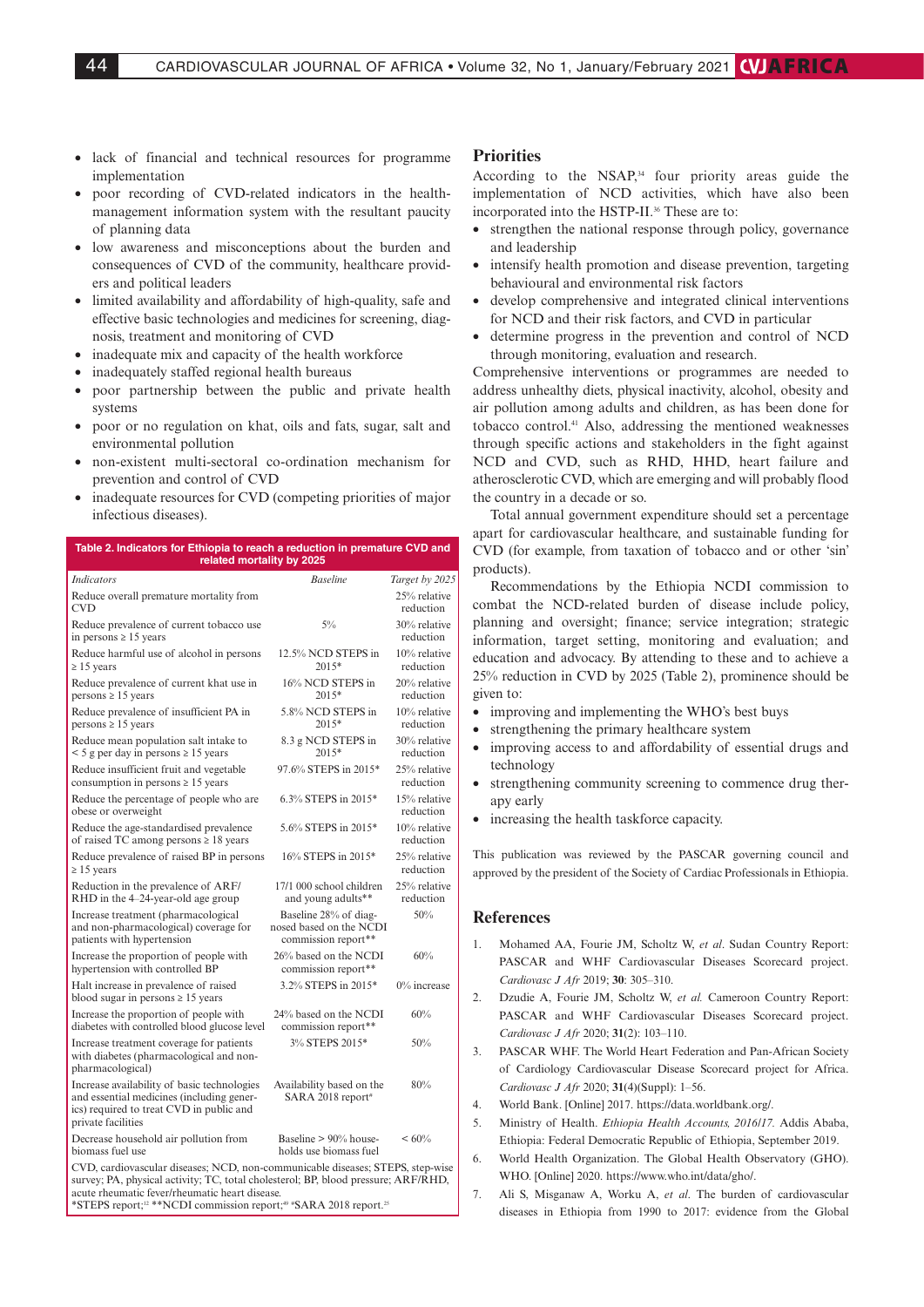Burden of Disease Study. *Int Health* 2020: 1–9.

- 8. Institute for Health Metrics and Evaluation (IHME). Country Profiles. Ethiopia. [Online] 2020. http://www.healthdata.org/ethiopia.
- 9. Institute for Health Metrics and Evaluation. GHDx. Global Health Data Exchange. [Online] 2017. http://ghdx.healthdata.org/gbd-results-tool.
- 10. World Health Organization. CVD World Monitor*.* [Online] 2012. http:// cvdworldmonitor.org/targets/premature-mortality-due-to-cvd/.
- 11. Yadeta D, Hailu A, Haileamlak A, *et al*. Prevalence of rheumatic heart disease among school children in Ethiopia: A multisite echocardiography-based screening. *Int J Cardiol* 2016; **221**: 260–263.
- 12. Gemechu T, Mahmoud H, Parry EH, *et al*. Community-based prevalence study of rheumatic heart disease in rural Ethiopia. *Eur J Prev Cardiol* 2017; **24**(7): 717–723.
- 13. Ethiopian Public Health Institute. Ethiopia STEPS Survey 2015, Fact Sheet. [Online] 2015. http://www.ephi.gov.et/.
- 14. Rudatsikira E, Abdo A, Muula AS. Prevalence and determinants of adolescent tobacco smoking in Addis Ababa, Ethiopia. *BMC Public Health* 2007; **7**: 176.
- 15. World Health Organization. Global Report on Mortality Attributable to Tobacco*.* Geneva, Switzerland: World Health Organization, 2012.
- 16. Gebreyes YF, Goshu DY, Geletew TK, *et al.* Prevalence of high blood pressure, hyperglycemia, dyslipidemia, metabolic syndrome and their determinants in Ethiopia: Evidences from the National NCDs STEPS Survey, 2015. *PLoS ONE* 2018; **13**(5): e0194819.
- 17. The Federal Ministry of Health. Ethiopia STEPS Report on risk factors for chronic non-communicable diseases and prevalence of selected NCDs. Addis Ababa, Ethiopia: Ethiopian Public Health Institute, December 2016.
- 18. International Diabetes Federation (IDF). *IDF Diabetes Atlas.* 9th edn. [Online] 2019. http://www.diabetesatlas.org/en/resources/.html.
- 19. World Health Organization. The World Health Organization (WHO) framework convention on tobacco control (FCTC). [Online] 2016. https://untobaccocontrol.org/impldb/wp-content/uploads/ Ethiopia\_2016\_report.pdf.
- 20. Zühlke L, Engel ME, Karthikeyan G, *et al.* Characteristics, complications, and gaps in evidence-based interventions in rheumatic heart disease: The Global Rheumatic Heart Disease Registry (the REMEDY study). *Eur Heart J* 2015; **36**: 1115–1122.
- 21. Valluri S, Gaziano TA. Progress in national and regional guidelines development and deployment for the clinical prevention and control of CVD and diabetes in Africa. *Prog Cardiovasc Dis* 2013; **56**(3): 336–343.
- 22. The Federal Ministry of Health. Guidelines on Clinical and Programmatic Management of Major Non Communicable Diseases. Addis Ababa, Ethiopia: Federal Democratic Republic of Ethiopia Ministry of Health, 2016.
- 23. Ministry of Health Ethiopia. Essential Health Services Package of Ethiopia. Addis Ababa: MoH, November 2019.
- 24. Shiferaw F, Letebo M, Misganaw A, *et al*. Non-communicable diseases in Ethiopia: Disease burden, gaps in health care delivery and strategic directions. *Ethiop J Health Dev* 2018; **32**(3): 1–12.
- 25. The Federal Ministry of Health. Ethiopia Service Availability and Readiness Assessment (SARA) 2018 Final Report. Addis Ababa, Ethiopia: Ethiopian Public Health Institute, May, 2018.
- 26. Food, Medicine and Healthcare Administration and Control authority of Ethiopia. *National Essential Medicine List.* 5th edn. Addis Ababa: EFMHACA, January, 2015.
- 27. Ministry of Health. *National Training on Rheumatic Heart Disease Prevention & Control for Health Care Workers in Ethiopia: Participant's Manual.* Addis Ababa: Federal Democratic Republic of Ethiopia, September 2017.
- 28. Ali EE. Health care financing in Ethiopia: Implications on access to essential medicines. *Value Health Reg Issues* 2014; **4**: 37–40.
- 29. Bonsa F, Gudina EK, Hajito KW. Prevalence of hypertension and associated factors in Bedele Town, southwest Ethiopia. *Ethiop J Health Sci*  2014; **24**(1): 21–26.
- 30. Yadeta D, Semeredin N, Mekonnen GE. Prevalence and predictors of atrial fibrillation and its embolic complications in patients with rheumatic heart disease at Tikur Anbessa specialized hospital, Addis Ababa, Ethiopia. *Ethiop J Health Dev* 2019; **33**(1): 12–16.
- 31. Endewunet E, Tadesse A, Adane A, *et al.* Appropriate use of antithrombotic therapy in patients with atrial fibrillation at single center experience, Northwest Ethiopia. *BMC Cardiovasc Disord* 2020; **20**: 375.
- 32. Tegene E, Tadesse I, Markos Y, *et al*. Prevalence and risk factors for atrial fibrillation and its anticoagulant requirement in adults aged ≥ 40 in Jimma Town, southwest Ethiopia: A community based cross-sectional study. *IJC Heart Vasc* 2019; **22**: 199–204.
- 33. The Federal Ministry of Health. *Health Sector Development Program IV* (ggggggggggggggggHSDP IV) 2010/11–2014/15*.* Addis Ababa, Ethiopia: Federal Democratic of Ethiopia, Minister of Health, 2010.
- 34. The Federal Ministry of Health. *National strategic action plan (NSAP) for prevention and control of non-communicable diseases in Ethiopia 2014–2016.* Addis Ababa, Ethiopia: Federal Democratic Republic of Ethiopia Ministry of Health, 2014.
- 35. Ethiopia Ministry of Health. *Health Sector Transformation Plan (HSTP) 2015/16–2019/20.* Addis Ababa, Ethiopia: The Federal Democratic Republic of Ethiopia Ministry of Health, October 2015.
- 36. Ministry of Health. *Health Sector Transformation Plan II 2020/21– 2024/25* (Draft). Addis Ababa: Federal Democratic Republic of Ethiopia, 2020.
- 37. USAID. Health Care Financing Reform in Ethiopia: Improving Quality and Equity. *Health Systems 20/20.* [Online] March 2012. https://www. hfgproject.org/health-care-financing-reform-ethiopia-improving-quality-equity/.
- 38. World Health Organization. Health Topics. WHO, Regional Office for Africa. [Online] [Cited: 5 April 2019.] https://www.afro.who.int/healthtopics/health-topics-ethiopia.
- 39. Hutubessy R, Chisholm D, Tan-Torres Edejer T and WHO-CHOICE. Generalized cost-effectiveness analysis for national-level priority-setting in the health sector. *Cost Eff Resour Alloc* 2003; **1**: 8.
- 40. Tolla MT, Norheim OF, Memirie ST, *et al*. Prevention and treatment of cardiovascular disease in Ethiopia: a costeffectiveness analysis. *Cost Eff Resour Alloc* 2016; **14**(10): 1–14.
- 41. 41. World Health Organization. FCTC Implementation Database. Ethiopia: parliament passing one of the strongest tobacco control legislations in Africa. [Online] 2019. https://untobaccocontrol.org/ impldb/ethiopia-parliament-passing-one-of-the-strongest-tobaccocontrol-legislations-in-africa/.
- 42. Marquez PV. Ethiopia's new tobacco control law: a step forward that needs to be complemented by higher taxes! *Investing in Health.*  [Online] February 15, 2019. https://blogs.worldbank.org/health/ethiopia-s-new-tobacco-control-law-step-forward-needs-be-complemented-higher-taxes.
- 43. Tarantino L, Laird K, Ottosson A, *et al*. Institutional roles and relationships governing the quality of health care: country experiences, challenges, and lessons learned. Bethesda, MD: Health Finance & Governance Project, Abt Associates and USAID Applying Science to Strengthen and Improve Systems Project, URC, 2016.
- 44. Lim SS, Gaziano TA, Gakidou E, *et al*. Prevention of cardiovascular disease in high-risk individuals in low-income and middle-income countries: health effects and costs. *Lancet* 2007; **370**: 2054–2062.